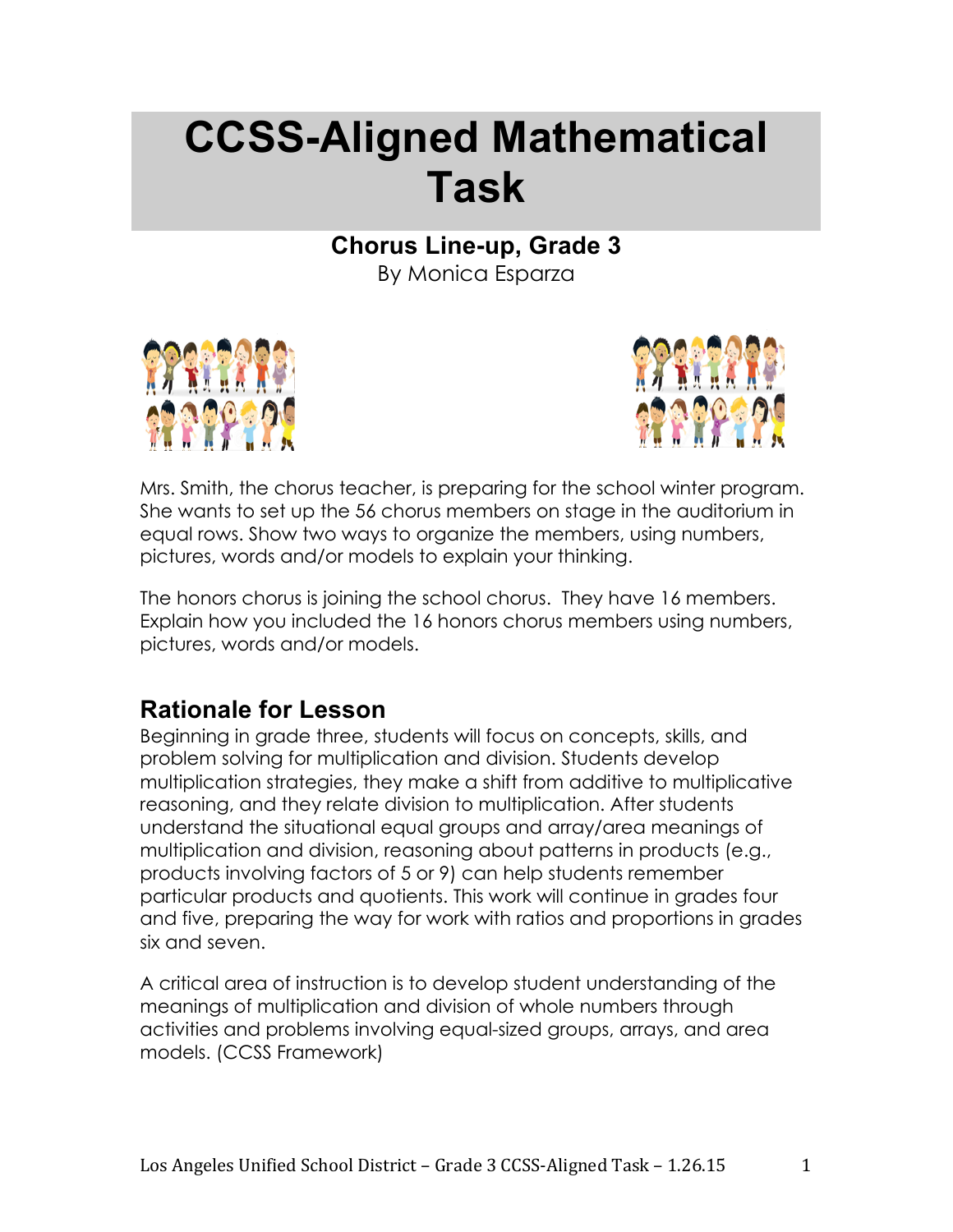# **Common Core State Standards for Content**

Focus Standard:

3. OA.3 Use multiplication and division within 100 to solve word problems in situations involving equal groups, arrays, and measurement quantities, e.g., by using drawings and equations with a symbol for the unknown number to represent the problem.

Supporting Standard:

3.OA.2 Interpret whole-number quotients of whole numbers, e.g., interpret 56 divided by 8 as the number of objects in each share when 56 objects are partitioned equally into 8 shares, or as a number of shares when 56 objects are partitioned into equal shares of 8 objects each. For example, describe a context in which a number of shares or a number of groups can be expressed as 56 divided by 8.

### **Common Core State Standards for Mathematical Practice**

#### MP 1

In third grade, mathematically proficient students know that doing mathematics involves solving problems and discussing how they solved them. Students explain to themselves the meaning of a problem and look for ways to solve it. Students may use concrete objects, pictures, or drawings to help them conceptualize and solve problems, such as "Jim purchased 5 packages of muffins. Each package contained 3 muffins. How many muffins did Jim purchase?" or "Describe another situation where there would be 5 groups of 3 or  $5 \times 3$ ." Students may check their thinking by asking themselves, "Does this make sense?" Students listen to other students' strategies and are able to make connections between various methods for a given problem.

### MP 2

Students recognize that a number represents a specific quantity. They connect the quantity to written symbols and create a logical representation of the problem at hand, considering both the appropriate units involved and the meaning of quantities. For example, students apply their understanding of the meaning of the equal sign as "the same as" to interpret an equation with an unknown. When given  $4 \times ? = 40$ , they might think:

\* 4 groups of some number is the same as 40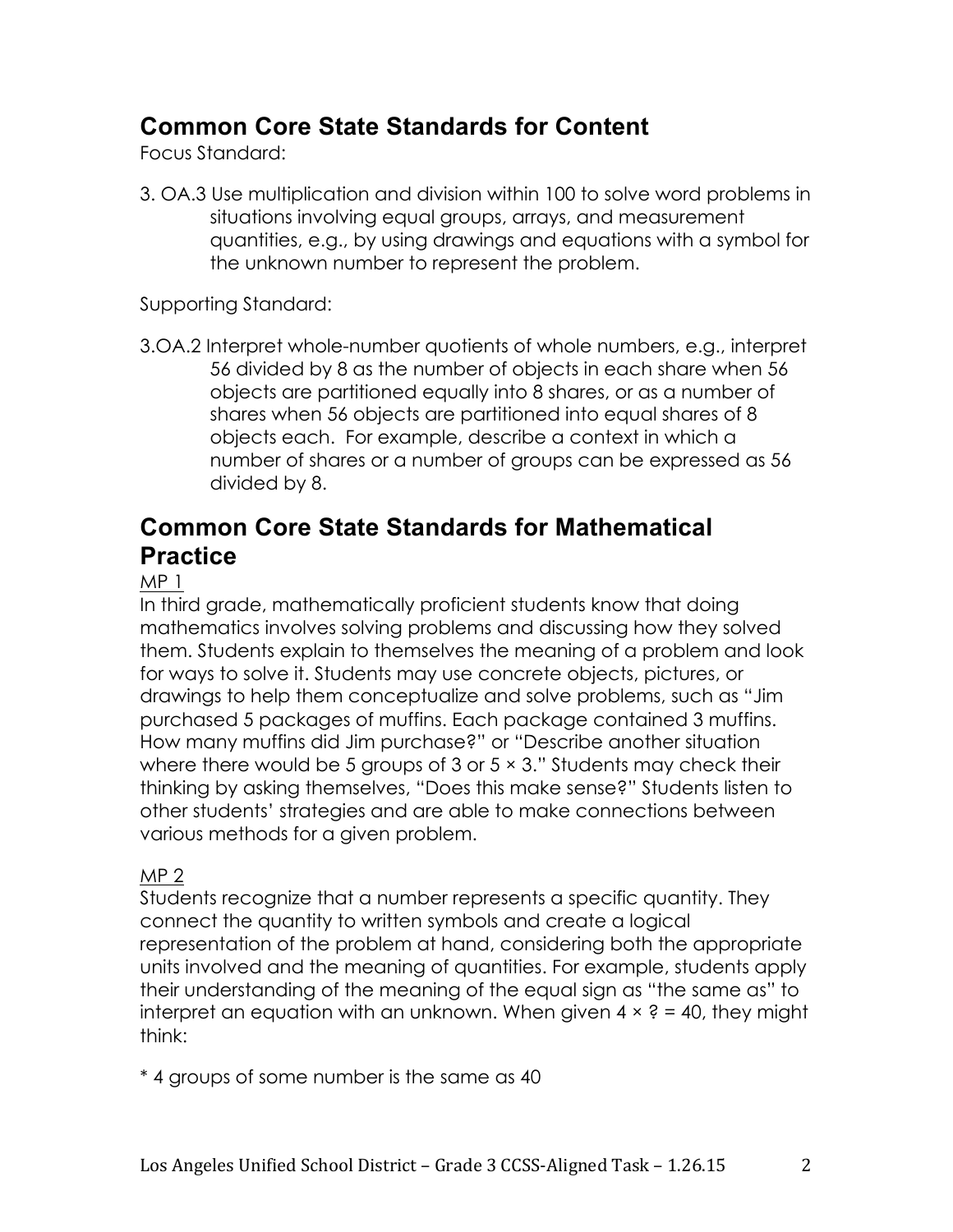- \* 4 times some number is the same as 40
- \* I know that 4 groups of 10 is 40 so the unknown number is 10
- \* The missing factor is 10 because 4 times 10 equals 40.

Teachers might ask, "How do you know" or "What is the relationship between the quantities?" to reinforce students' reasoning and understanding.

### MP 3

Students may construct arguments using concrete referents, such as objects, pictures, and drawings. They refine their mathematical communication skills as they participate in mathematical discussions that the teacher facilitates by asking questions such as "How did you get that?" and "Why is that true?" Students explain their thinking to others and respond to others' thinking.

### MP 4

Students represent problem situations in multiple ways using numbers, words (mathematical language), drawing pictures, and objects. They might also represent a problem by acting it out or by creating charts, lists, graphs, or equations. Students use models to represent both equations and story problems and can explain their thinking. They evaluate their results in the context of the situation and reflect on whether the results make sense. Students should be encouraged to answer questions, such as "What math drawing or diagram could you make and label to represent the problem?" or "What are some ways to represent the quantities?"

### MP 5

Mathematically proficient students consider the available tools (including drawings or estimation) when solving a mathematical problem and decide when certain tools might be helpful. For instance, they may use graph paper to find all the possible rectangles that have a given perimeter. They compile the possibilities into an organized list or a table and determine whether they have all the possible rectangles. Students should be encouraged to answer questions such as, "Why was it helpful to use...?"

#### MP6

Students develop mathematical communication skills as they use clear and precise language in their discussions with others and in their own reasoning.

#### MP7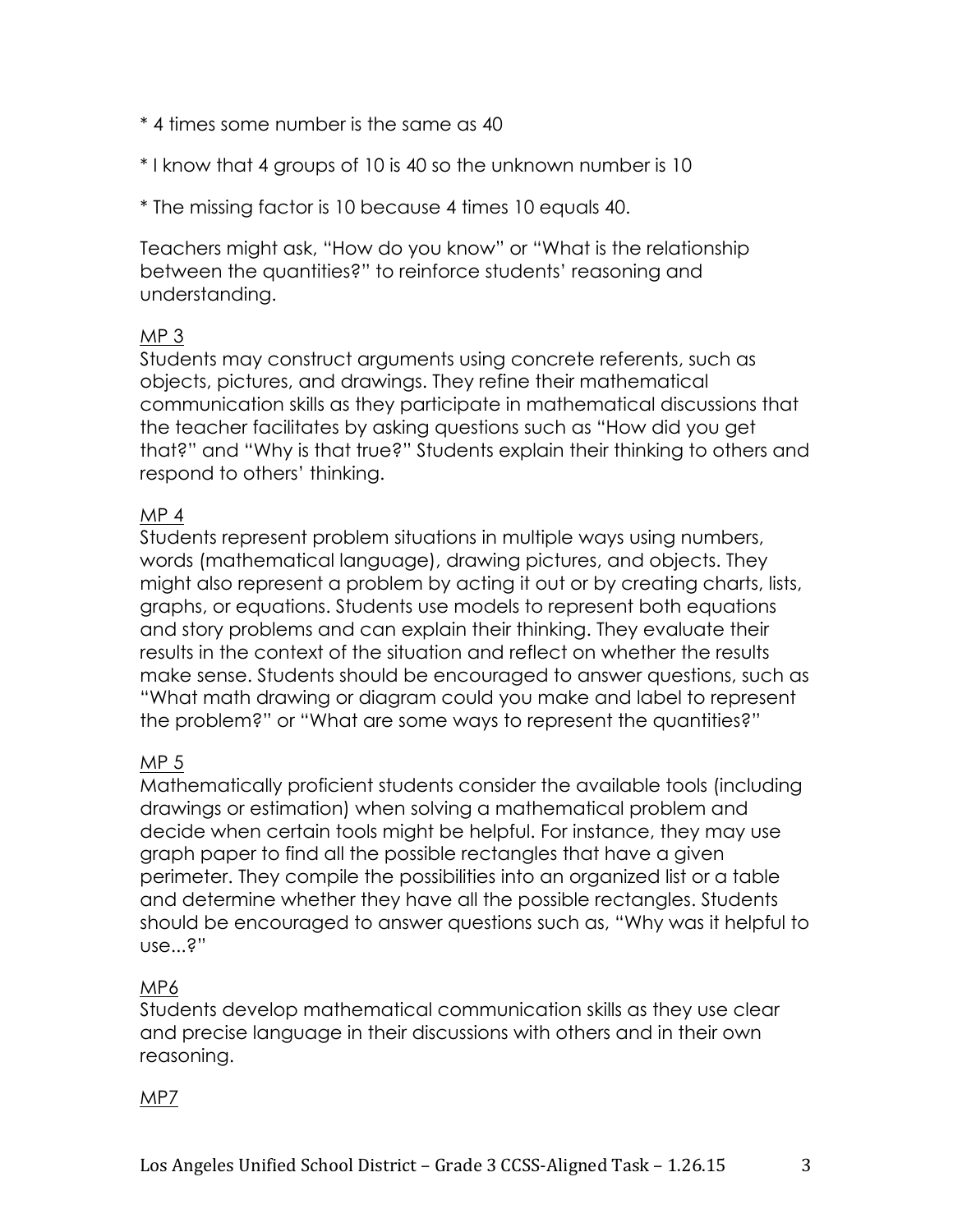Students look closely to discover a pattern or structure. For instance, student use properties of operation (e.g., commutative and distributive properties) as strategies to multiply and divide. Teachers might ask, "What do you notice when…" or "How do you know if something is a pattern?"

### MP8

Students notice repetitive actions in computations and they look for "shortcut" methods. For instance, students may use the distributive property as a strategy to work with products of numbers they do know to solve products they do not know. For example, to find the product of 7 x 8, students might decompose 7 into 5 and 2 and then multiply 5 x 8 and 2 x 8 to arrive at 40 = 16 or 56. Third grade students continually evaluate their work by asking themselves, "Does this make sense?" Student should be encouraged to answer questions, such as "What is happening in this situation?" or "What predictions or generalizations can this pattern support?"

# **DOK Level: 3**

Use concepts to solve non-routine problems

Explain, generalize, or connect ideas using supporting evidence

Explain thinking when more than one response is possible

Explain phenomena in terms of concepts

Use & show reasoning, planning, and evidence

Cite evidence and develop a logical argument for concepts or solutions

Describe, compare, and contrast solution methods

Verify reasonableness of results

Develop a scientific/mathematical model for a complex situation

# **Enduring Understandings**

Students recognize multiplication as finding the total number of objects in a certain number of equal-sized groups through the use of arrays modeled in different ways.

### **Materials Needed**

Chart paper, paper, pencils, graph paper, dot paper, tiles, counters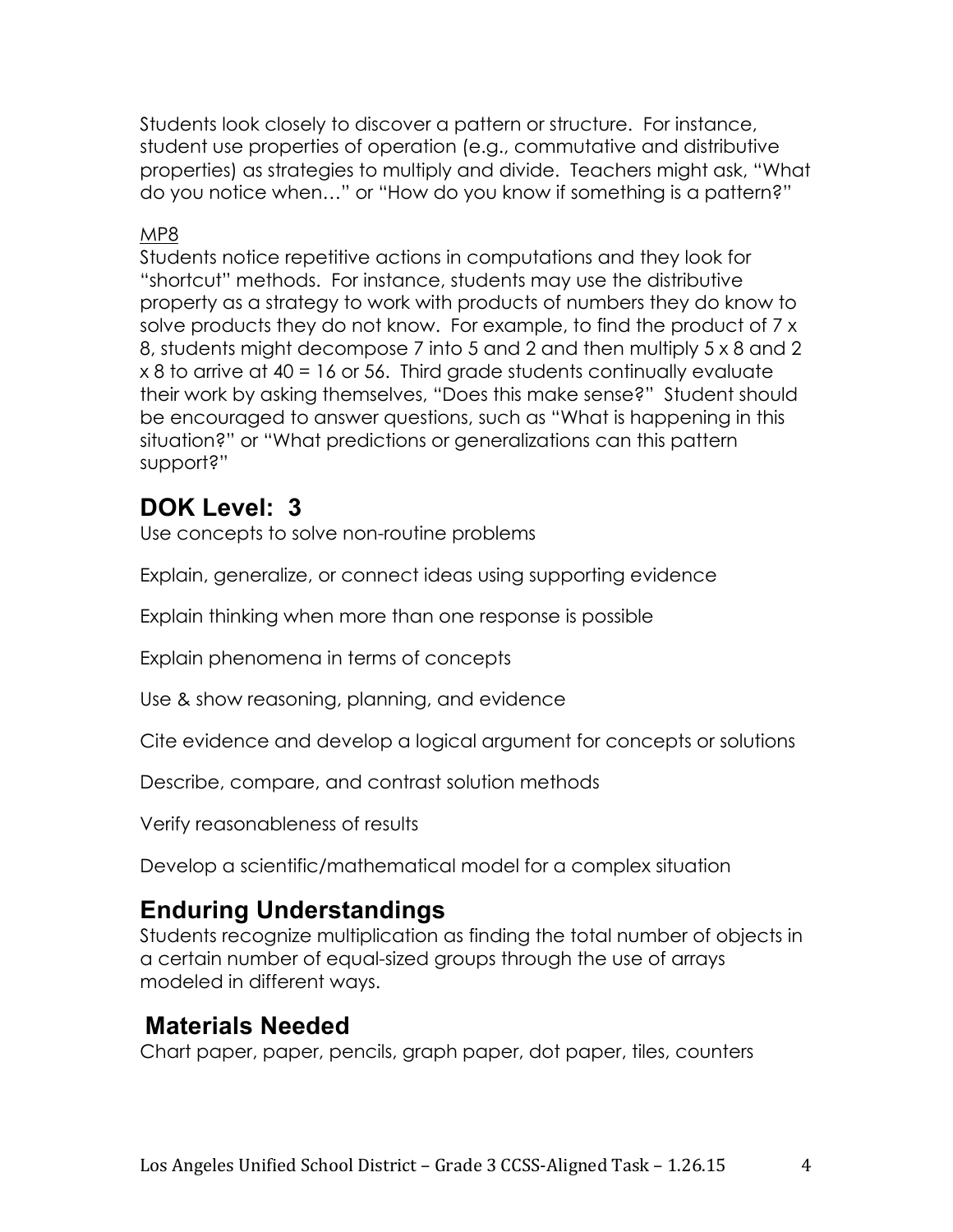# **Set-Up Phase**

Solving the task prior to the lesson is critical so that you become familiar with strategies students may use and consider the misconceptions students may have or errors they might make. This will allow you to better understand students' thinking and prepare for questions they may have or that you might ask and the sequence of solution paths you might want to share out with the group.

It is important that students have access to solving the task from the beginning. The following strategies can be useful in providing such access:

- strategically pairing students who complement each other
- providing manipulatives or other concrete materials
- identifying and discussing vocabulary terms that may cause confusion
- posting vocabulary terms on a word wall, including the definition and, when possible, a drawing or diagram

It is important not to "teach" the terms prior to the lesson. Instead, use the word wall as a tool to assist students if and when they encounter difficulty with a term

### **Review the Content Objective with Students:**

Participants will solve a problem in two or more ways by using words, pictures, number sentences, and/or models to explain their thinking.

### **Review the Language Objective(s):**

Students will justify and defend their thinking using *complex sentences* (because, since, therefore).

Students will compare and contrast solutions using math academic vocabulary and complete sentences.

Introduce the Communication Guide:

|        | To justify and defend: |      |            |  |
|--------|------------------------|------|------------|--|
| I know | because                |      |            |  |
| Since  | therefore              |      |            |  |
| First  | because                | Then | given that |  |

To contrast:

The difference between \_\_\_\_\_\_\_ and \_\_\_\_\_\_ is\_\_\_\_\_\_\_\_\_\_\_\_\_\_\_\_\_\_.

To compare: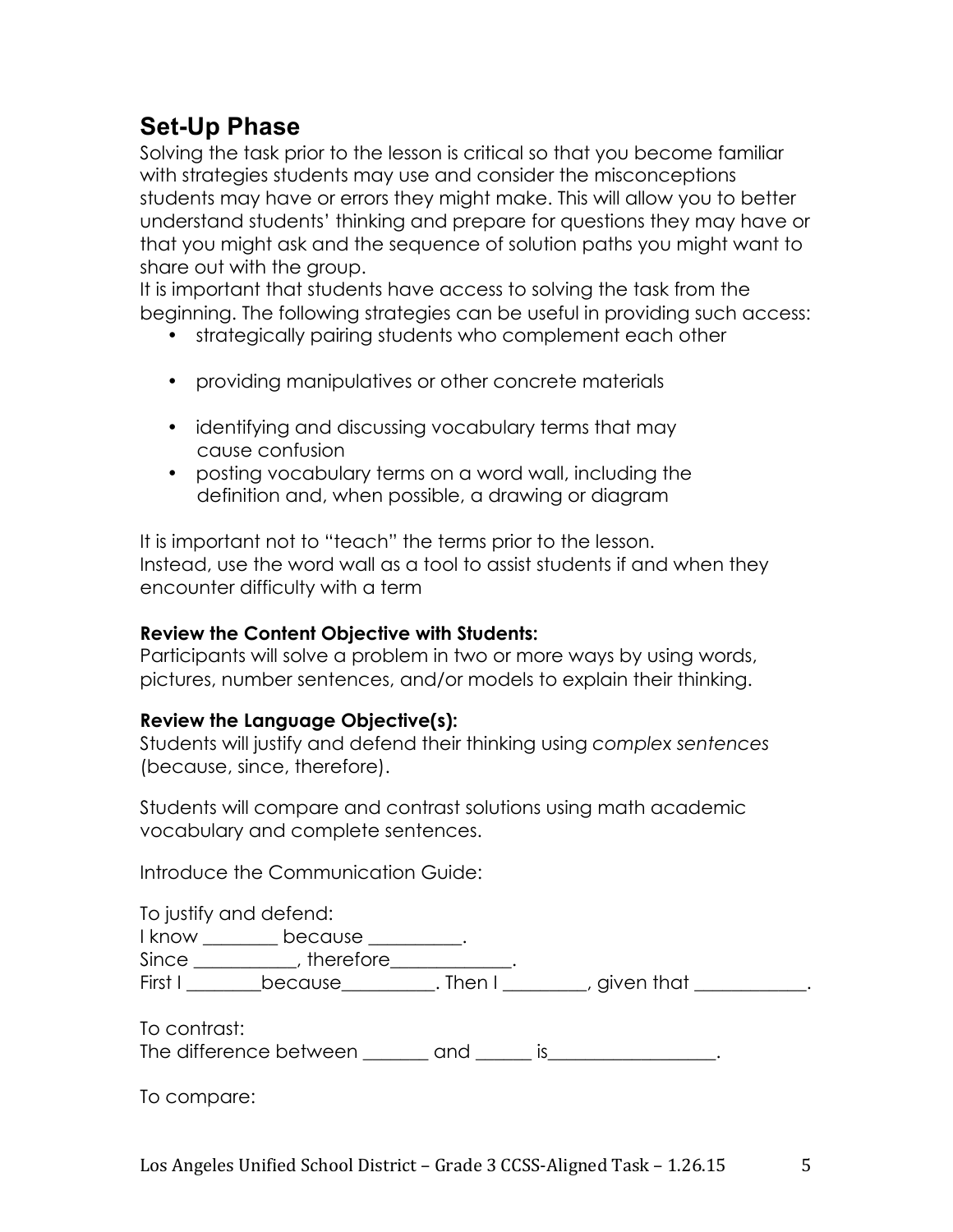A similarity between \_\_\_\_\_\_\_\_\_\_ and \_\_\_\_\_\_\_\_\_\_ is \_\_\_\_\_\_\_\_\_\_\_\_\_.

# **Explore Phase**

Allow students the opportunity to work independently for about 5 minutes. Circulate to determine students' level of understanding and ask questions to focus, assess and advance their level of understanding. (**These may be used throughout the TTLP lesson and depending on the student work they may serve a different purpose.)**

Give students the opportunity to work in partners or in groups. Circulate to determine students' level of understanding. Ask questions to focus, assess, and advance students thinking.

Determine the sequence of students that will share their work. Talk to the students about their share out.

| <b>Possible Student</b><br><b>Strategies</b> | <b>Focusing</b><br><b>Questions</b>                                                                                                              | <b>Assessing</b><br><b>Questions</b>                                                   | <b>Advancing</b><br><b>Questions</b>        |
|----------------------------------------------|--------------------------------------------------------------------------------------------------------------------------------------------------|----------------------------------------------------------------------------------------|---------------------------------------------|
| Can't get started                            | What<br>information do<br>you know?<br>What<br>information are<br>you trying to<br>find?<br>How might you<br>represent the<br>chorus<br>members? |                                                                                        |                                             |
| <b>Writes equations</b>                      |                                                                                                                                                  | How do you<br>know your<br>multiplication<br>sentence<br>matches the<br>chorus set up? |                                             |
| Draws arrays                                 |                                                                                                                                                  | How do you<br>know that your<br>drawing is                                             | How are your<br>array and<br>multiplication |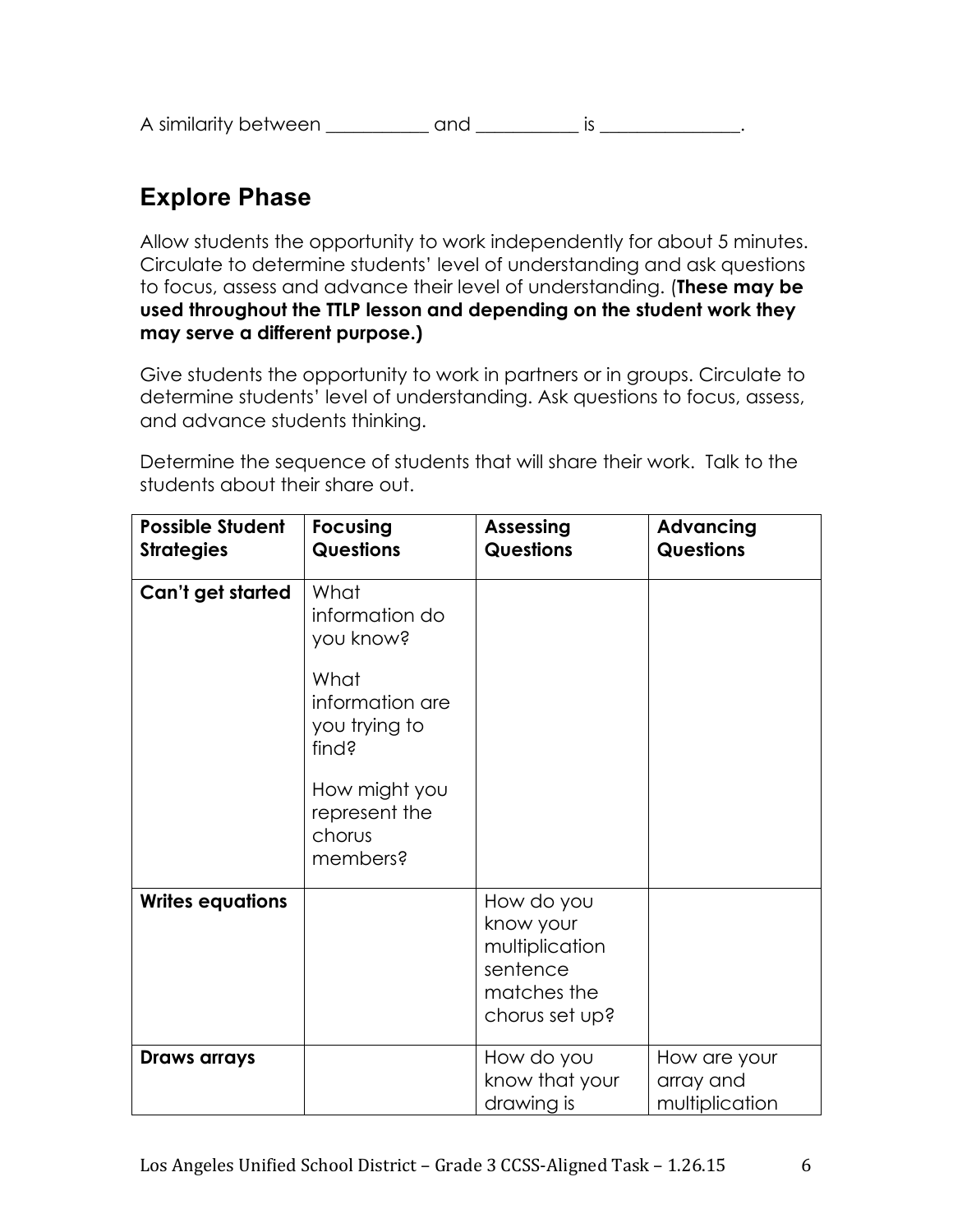| <b>Possible Student</b><br><b>Strategies</b> | <b>Focusing</b><br><b>Questions</b>                                                                                                                                                                  | <b>Assessing</b><br><b>Questions</b>                                            | <b>Advancing</b><br><b>Questions</b>                            |
|----------------------------------------------|------------------------------------------------------------------------------------------------------------------------------------------------------------------------------------------------------|---------------------------------------------------------------------------------|-----------------------------------------------------------------|
|                                              |                                                                                                                                                                                                      | accurate?<br>Why did you<br>draw an array?                                      | sentence<br>related?<br>How might you                           |
|                                              |                                                                                                                                                                                                      |                                                                                 | explain the set<br>up with a<br>number<br>sentence?             |
| Only shows one<br>way                        |                                                                                                                                                                                                      |                                                                                 | How else would<br>you show a<br>completely<br>different set up? |
| Has two arrays                               |                                                                                                                                                                                                      |                                                                                 | Are those the<br>only two set ups<br>that are<br>possible?      |
| Can't get started<br>on the second<br>part   | What's the<br>relationship<br>between the<br>different set ups?<br>What number<br>sentence would<br>represent the<br>original set up<br>with the new set<br>up? How many<br>ways can you<br>show it? | When the 16<br>chorus members<br>are added, do<br>all the set ups<br>work? Why? |                                                                 |

### **Share, Discuss, and Analyze Phase**

Have students share out their work in the specific sequence that matches your mathematical goal. Have the students ask questions of one another through the use of talk moves. Have students use the communication guide, if needed, to justify their solution paths.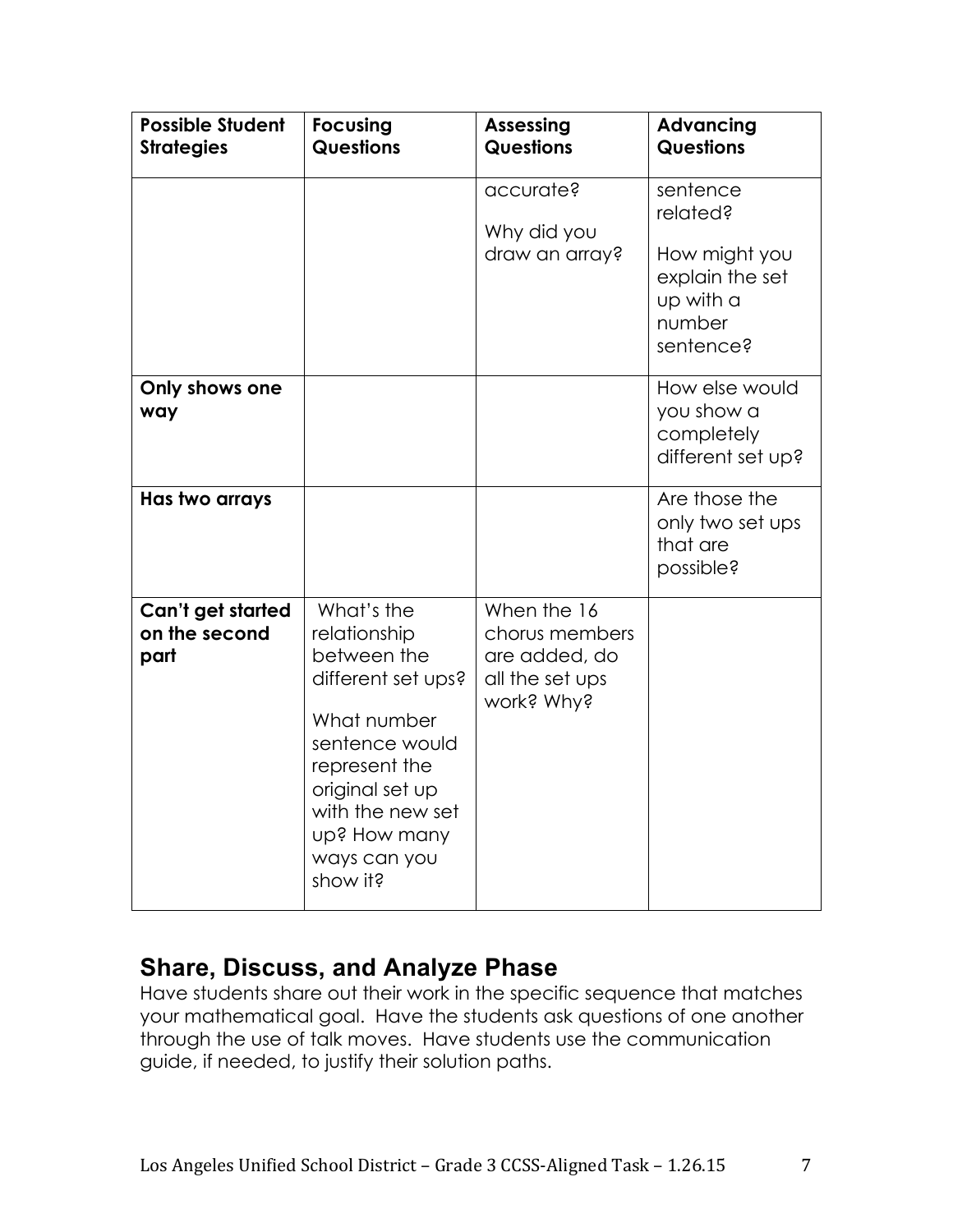# **Application**

Create a new problem for the chorus teacher to solve, for example: how might the solutions be different if the total number of chorus members is a different number? An odd number?

# **Summary**

Students make connections between arrays and how they are used for multiplication and division. Students make connections to commutative properties of multiplication. Students make connections to associative properties of multiplication.

# **Quick-Write**

Create a prompt for the students to capture their understanding of this problem in their math journal, for example: What is the difference on the stage between seven rows of eight members and eight rows of seven members? What is the same? What about two rows of 28 and 28 rows of two? How might that reasoning be applied to any multiplication problem?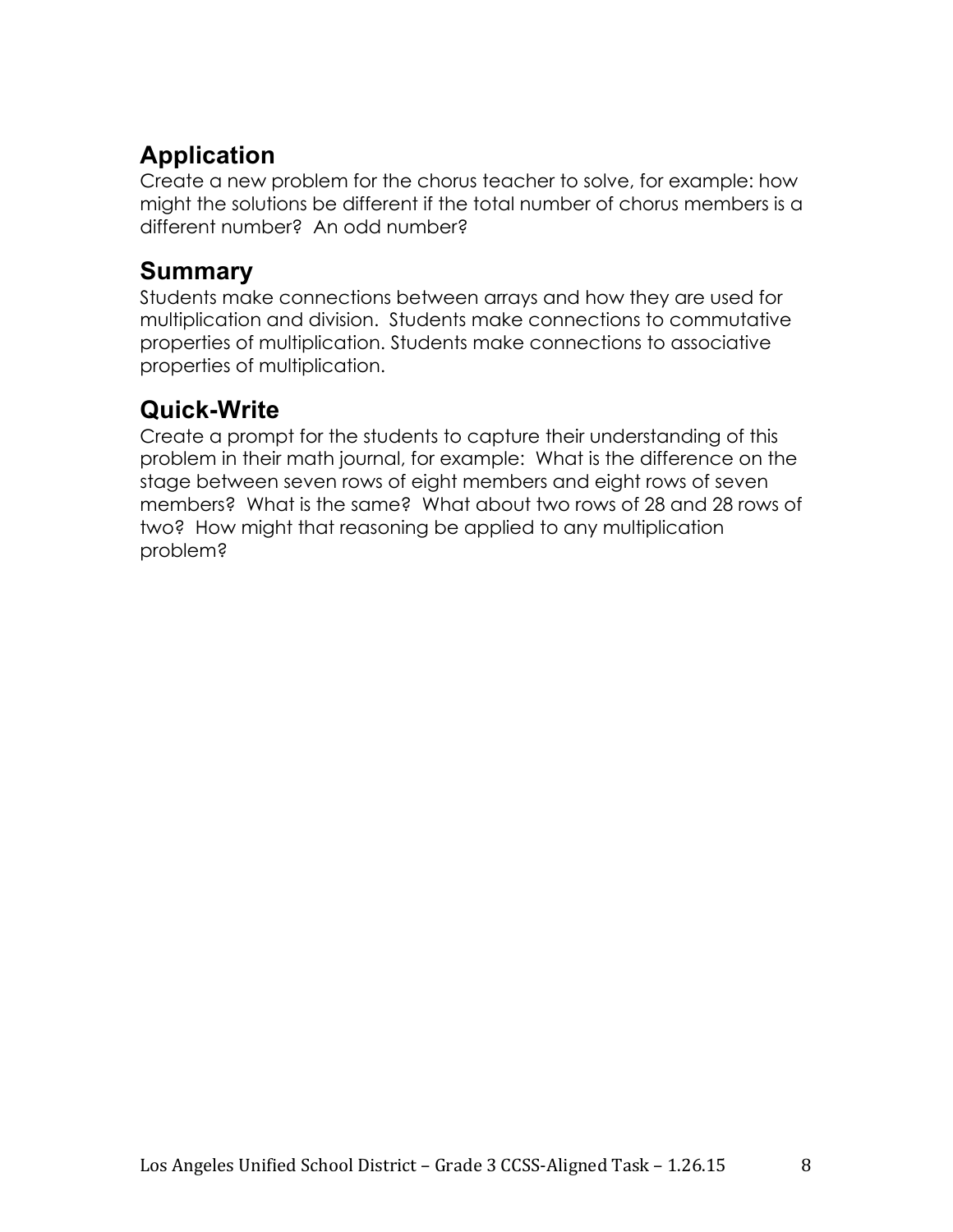



 Chorus Line-up Task

Mrs. Smith, the chorus teacher, is preparing for the school winter program. She wants to set up the 56 chorus members on stage in the auditorium in equal rows. Show two ways to organize the members, using numbers, pictures, words and/or models to explain your thinking.

The honors chorus is joining the school chorus. They have 16 members. Explain how you included the 16 honors chorus members using numbers, pictures, words and/or models.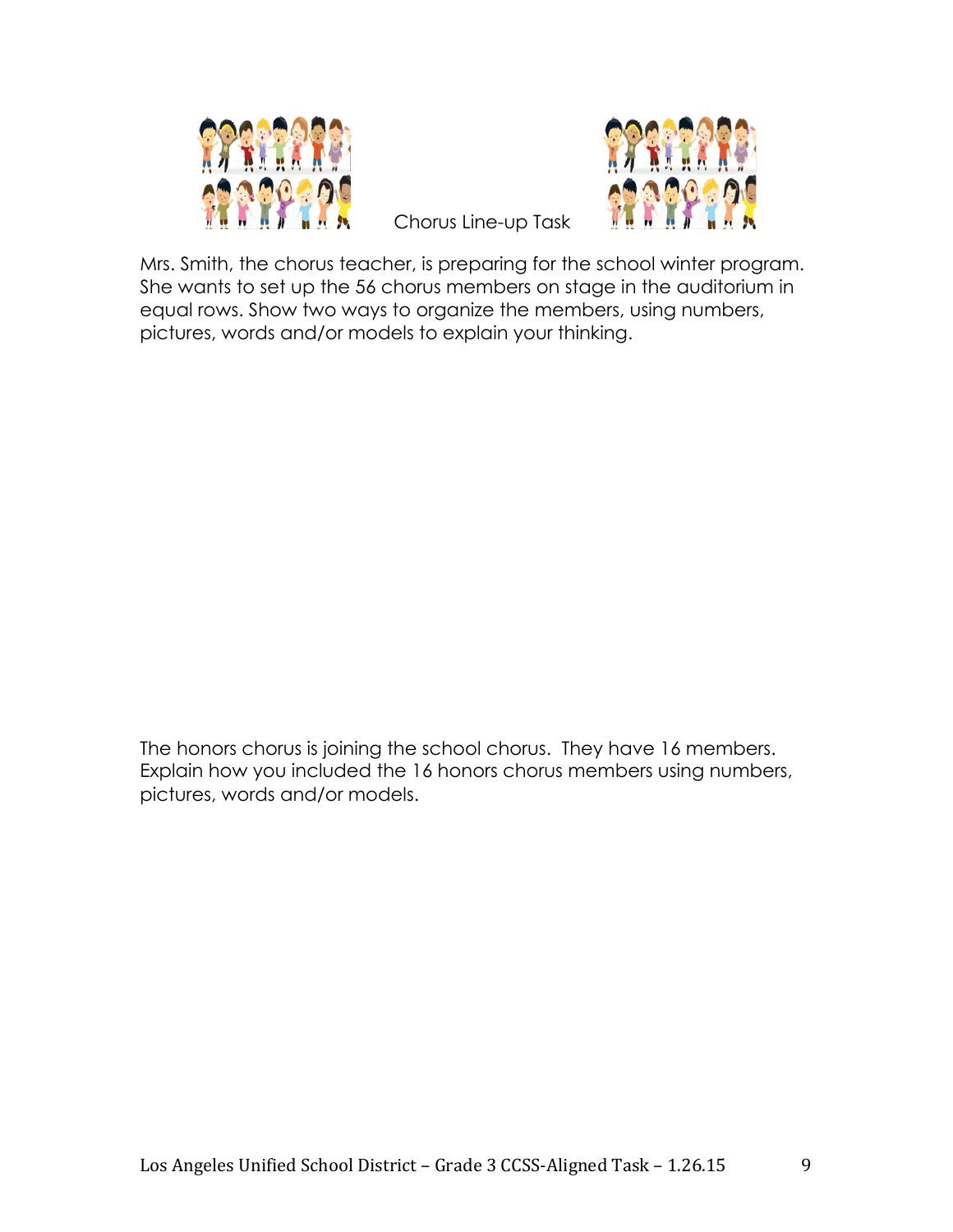

**Chorus Line-up** 



Mrs. Smith, the chorus teacher, is preparing for the School Winter Program. She wants to set up the 56 chorus members on stage in the auditorium in equal rows. How can she best organize the students for their performance? She needs at least two rows of students and no more than ten rows of students.

Show at least two ways she can organize the chorus members and describe the set-up. Use numbers, pictures, words and/or models to explain your thinking.

 $O_{\alpha}$ 

The honor chorus has decided to perform with the school chorus. They have 16 members. How can you include them into the performance without changing the number of rows in your two set-ups? Explain how you included the 16 honor chorus members into your set-up using numbers, pictures, words and/or models.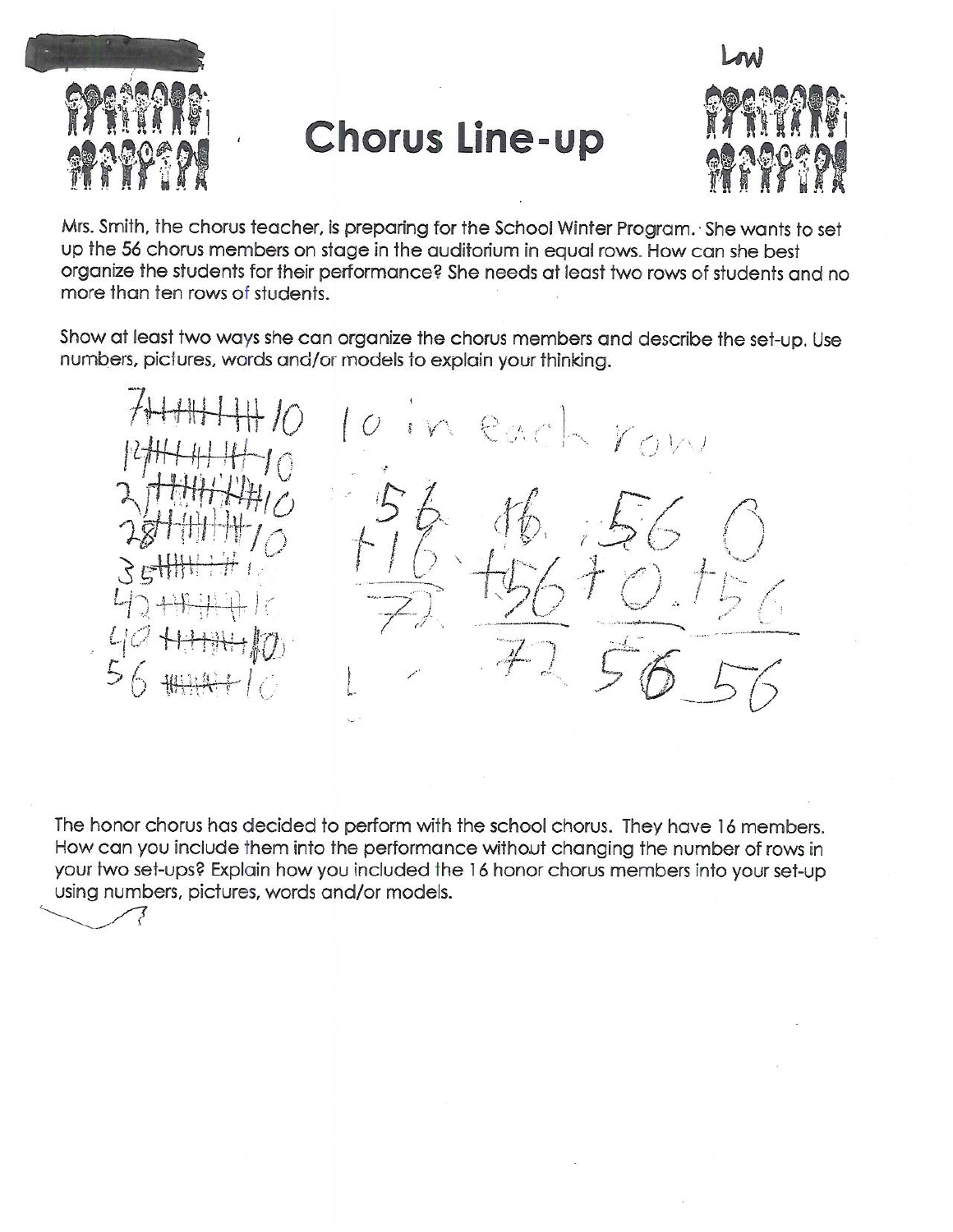

Mrs. Smith, the chorus teacher, is preparing for the School Winter Program. She wants to set up the 56 chorus members on stage in the auditorium in equal rows. How can she best organize the students for their performance? She needs at least two rows of students and no more than ten rows of students.

Show at least two ways she can organize the chorus members and describe the set-up. Use numbers, pictures, words and/or models to explain your thinking.

0000000 00000000  $56 - 22$ 00000000  $0000000$ OOOOOOOO 0000000 8x7=56 0000000 OQ OQOOO 0000000 090000000 Oppopoo 0000000 have 8 rous. 7 are in each  $ct$  then 7 rows. 8 are have each of  $\eta i$ 

The honor chorus has decided to perform with the school chorus. They have 16 members. How can you include them into the performance without changing the number of rows in your two set-ups? Explain how you included the 16 honor chorus members into your set-up using numbers, pictures, words and/or models.

00 00 00 00  $\mathcal{D}$ have  $100000$ **EQUALISTER**  $2000000$ ronis, a give 300000 0000000000 4000 00 in each offthe 80000 of them 00000  $0^0$   $0^0$   $0^0$  $70000$  $0000$  $80000$ 0000  $00000$  $\overline{\mathbb{Q}}$ oo  $\overline{\mathbb{Q}}$  $20000$ ್ತರಿ ರಿ<br>೧೧ ೧  $2223600000000$